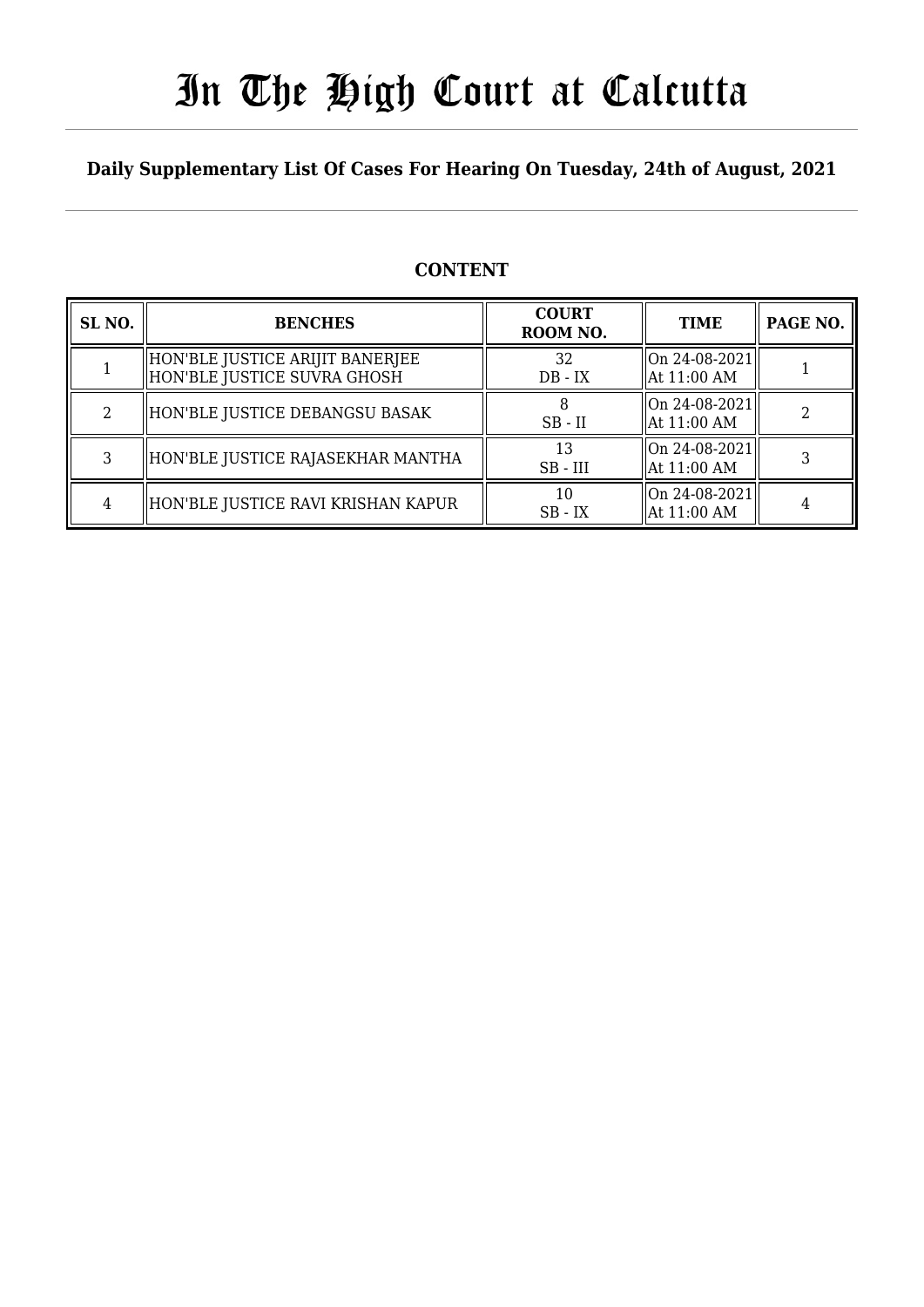

**DAILY CAUSELIST For Tuesday The 24th August 2021**

**COURT NO. 32**

**DIVISION BENCH (DB - IX)**

**AT 11:00 AM**

**HON'BLE JUSTICE ARIJIT BANERJEE HON'BLE JUSTICE SUVRA GHOSH**

**(VIA VIDEO CONFERENCE)**

### **FROM PRINCIPAL BENCH**

### **APPLICATION FOR ANTICIPATORY BAIL**

1 CRM/11/2021 PANKAJ KUMAR RAI

MD. TABRAIZ

VS THE STATE

IA NO: CRAN/2/2021, CRAN/1/2021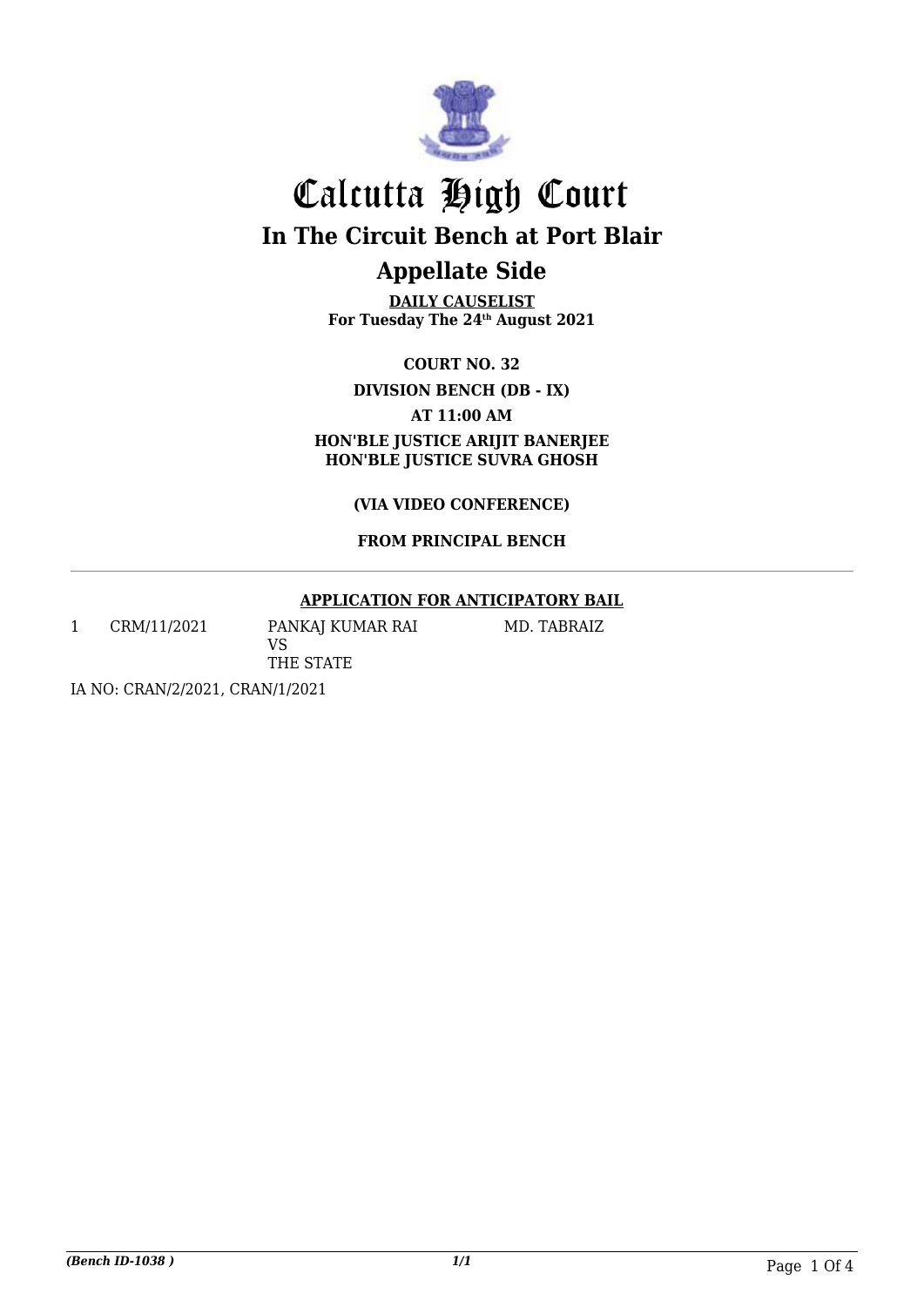

**DAILY CAUSELIST For Tuesday The 24th August 2021**

**COURT NO. 8 SINGLE BENCH (SB - II) AT 11:00 AM HON'BLE JUSTICE DEBANGSU BASAK (VIA VIDEO CONFERENCE)**

**FROM PRINCIPAL BENCH**

#### **MOTION**

KMB JAYAPAL

1 WPA/203/2021 NIRANJAN MONDAL VS THE LT. GOVERNOR AND **OTHERS** 

*(Bench ID-1030 ) 1/1* Page 2 Of 4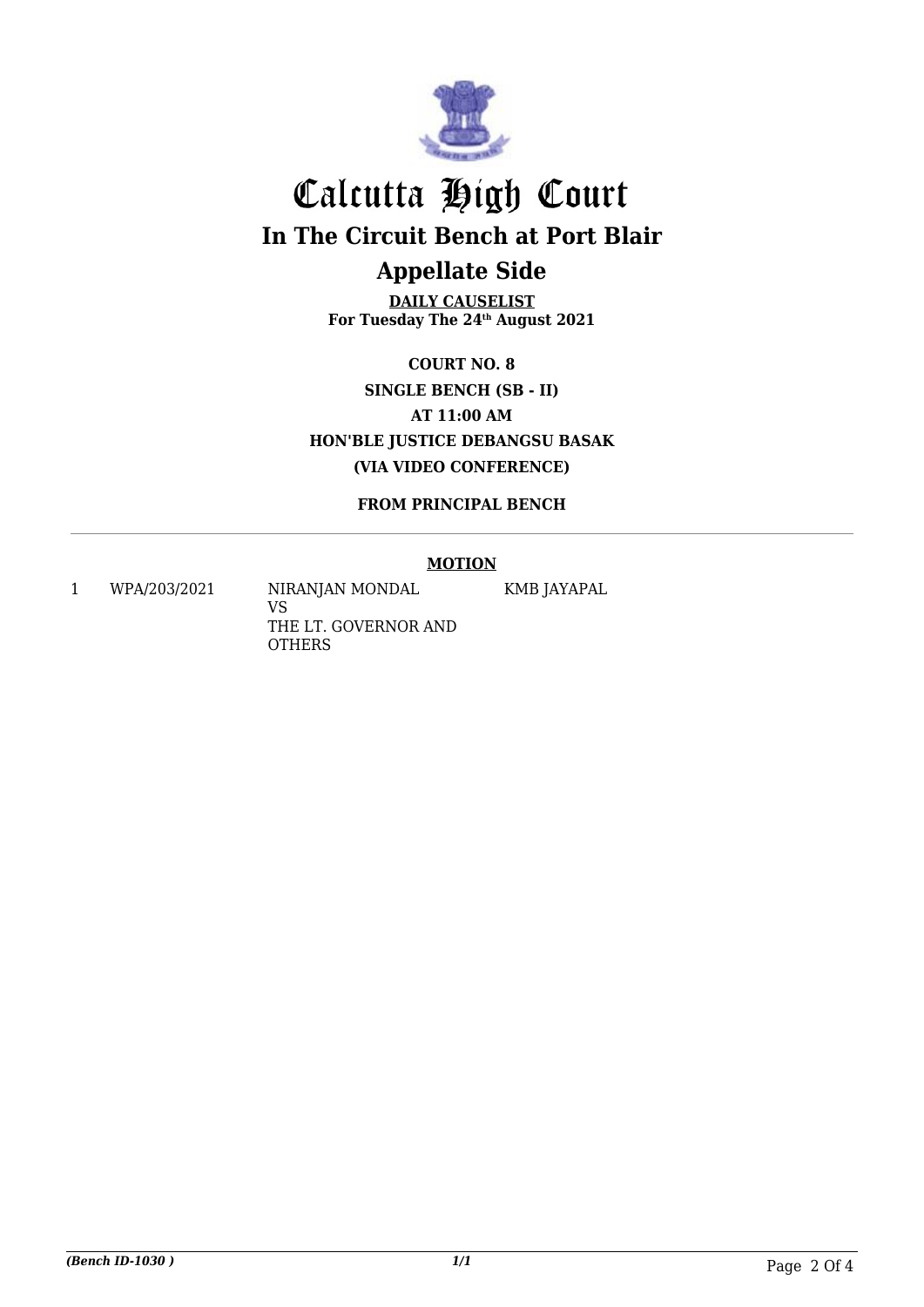

**DAILY CAUSELIST For Tuesday The 24th August 2021**

**COURT NO. 13 SINGLE BENCH (SB - III) AT 11:00 AM HON'BLE JUSTICE RAJASEKHAR MANTHA**

### **(VIA VIDEO CONFERENCE)**

### **FROM PRINCIPAL BENCH**

#### **MOTION**

1 WPA/172/2021 HOTEL SEASHELL VS THE LIEUTENANT GOVERNOR

ANJILI NAG